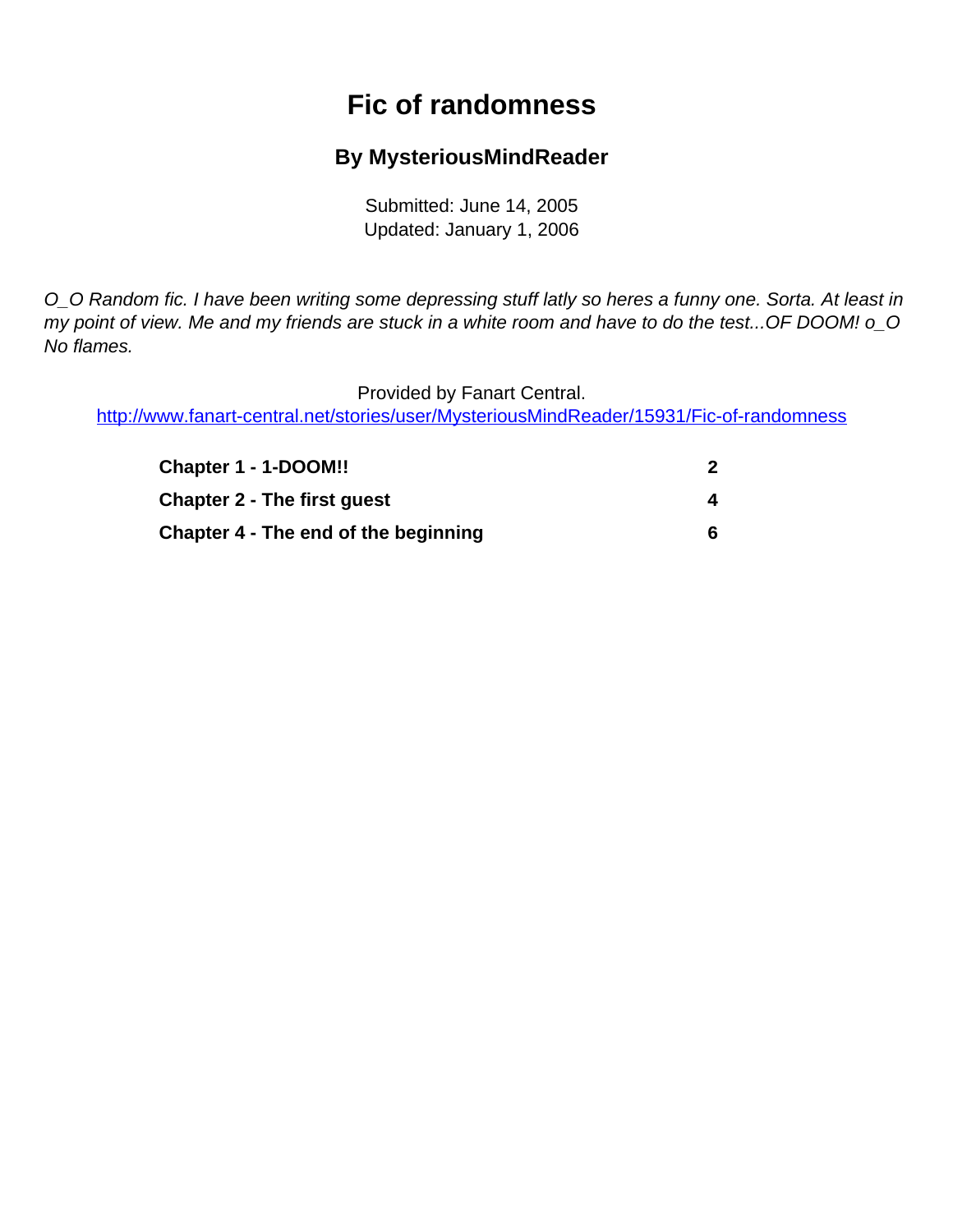## **1 - 1-DOOM!!**

<span id="page-1-0"></span>**\*Tala, the sister, enters the white room\*** Tala: O\_O Oh my gawd! ^\_^ It be so bright in here! \***Takestop off and sunbathes\* \*Jack, the brother, enters the white room**\* Jack: O\_O /)\_( Tala! Put your bloody shirt back on! Tala: O\_O T.T But me wanna sunbathe. Jack: -\_- Too bad. Tala: -.- I shall get you for this. \***Shakes fist at himand puts top back on**\* Jack: -\_- Thank you. o\_O How did we get in here? Tala: o\_o We opened that door. The one with the holy thronewithin! Jack: - - The loo? Tala: ^ ^ Yes. That. Jack: >\_< Baka! Tala: Am not Jack: Are too! Tala: Am not!!!! Jack: -\_- Are too now shut up. **\*InsaneOne, aka IS, enters the white room**\* IS: \***tackles/hugs**\*HYAAAA!!!!!!!!!!!! Jack: O\_O Tala: o\_o It my soul sista! IS: O\_O OMG!! Hya!!! \***tackle/hugs**\* ^\_^ \***plays thebrains song**\* Jack: -\_-;; Tala: ^\_^ \***dances**\* Jack: -\_- Why can't I have any normal people to hang aroundwith? **Anthony, aka AM, enters the white room** AM: O\_O/)) Jack: >\_< Thank God! Tala: AM! \***jumps on his back and hugs**\* ^.^ WhereBecky? AM: I killed her and ate her liver. Tala: O\_O IS: O\_O Jack: O\_O AM: O\_O \***everyone's doing it**\* Tala: T\_T Poor Becky!!!! IS: You sick sick human being! >\_< \***bites air**\* Jack: -\_- Good job. Couldn't have done it better myself. AM: ^\_^ I know. I'm a genius! **\*Mysterious Voice, aka Voice, enters the white room**\* Voice: \***breaths like Darth Vader**\* Tala: O\_O OMG. \***takes autograph book out\*** Anakin! Iam your daughter!! **\*Bows\*** Jack: -\_- Get up! >\_< Voice: I am the great-unknown voice!!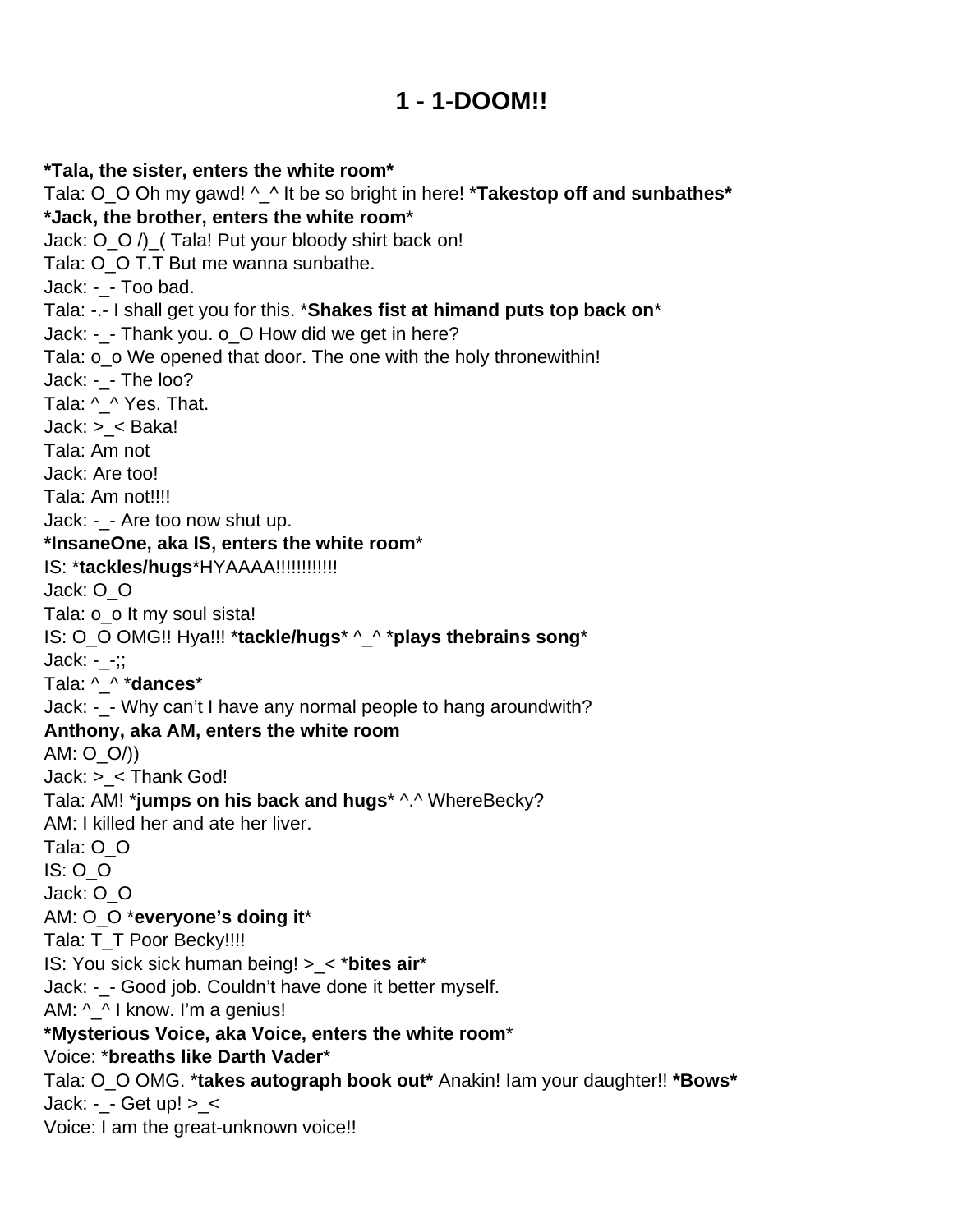IS: O O Finally! I meet you at last!!! Voice:  $-$  -; Jack: What's a voice doing in a white room? AM: O O Everything is so white. Tala: I wanna color!!! \***takes white crayon out and drawson wall**\* IS: Me too!!!! \***Follows**\* Jack: -\_-;  $AM: -$ ; Voice: ENOUGH! You are all in a test! Yes, a test! A test…OFDOOM! AM: O\_o. Riiight. Voice: The test? You have to STAY in this white room. For 24hours!! Jack: O\_O AM: O\_O Tala: \***coloring**\* IS: \***biting air\*** Voice: Muwahahahaha \***coughs**\*...hahahaha!!! Jack: \***clawing at walls\*** NUUUUU!!!!!! AM: \***digging a hole**\* Gotta get out!!!! Voice: Not only that. But throughout our little"experience", I am going to add a few gusts. Some you may like. Some you mayloathe!  $Jack: > < E$ vil! AM: T\_T Why? Why us? WHYYY!!! Voice:  $-$  - I drew your names out of a hat. Jack: O\_O. Must get revenge on hat.  $AM: -$ ; Voice: And sometimes, I will fill up this room with aspecial gas. A gas…OF DOOM! IS: O\_O Yes!!!! Voice: Muwahahaha**...\*Coughs\*** …hahaahahaha!!!! \***Fadesaway laughing**\* Tala: O\_O Noo!!!!! ANAKIN! I AM YOUR OFFSPRING!! COME BACK!FATHER!! \***Runs into wall**\* AM: O\_O We're stuck. Jack: O\_O With them. IS: O\_O No way out. Tala: O\_O I gotta go pee. All: O\_O

O\_O I'm not good at writing funny stuff. But I tried. Thisis chapter one. More chapters shall follow if you give good comments. Andcookies!!! Anyway, you know the drill. Comments gooood. Flames baaaad. ^\_^Later.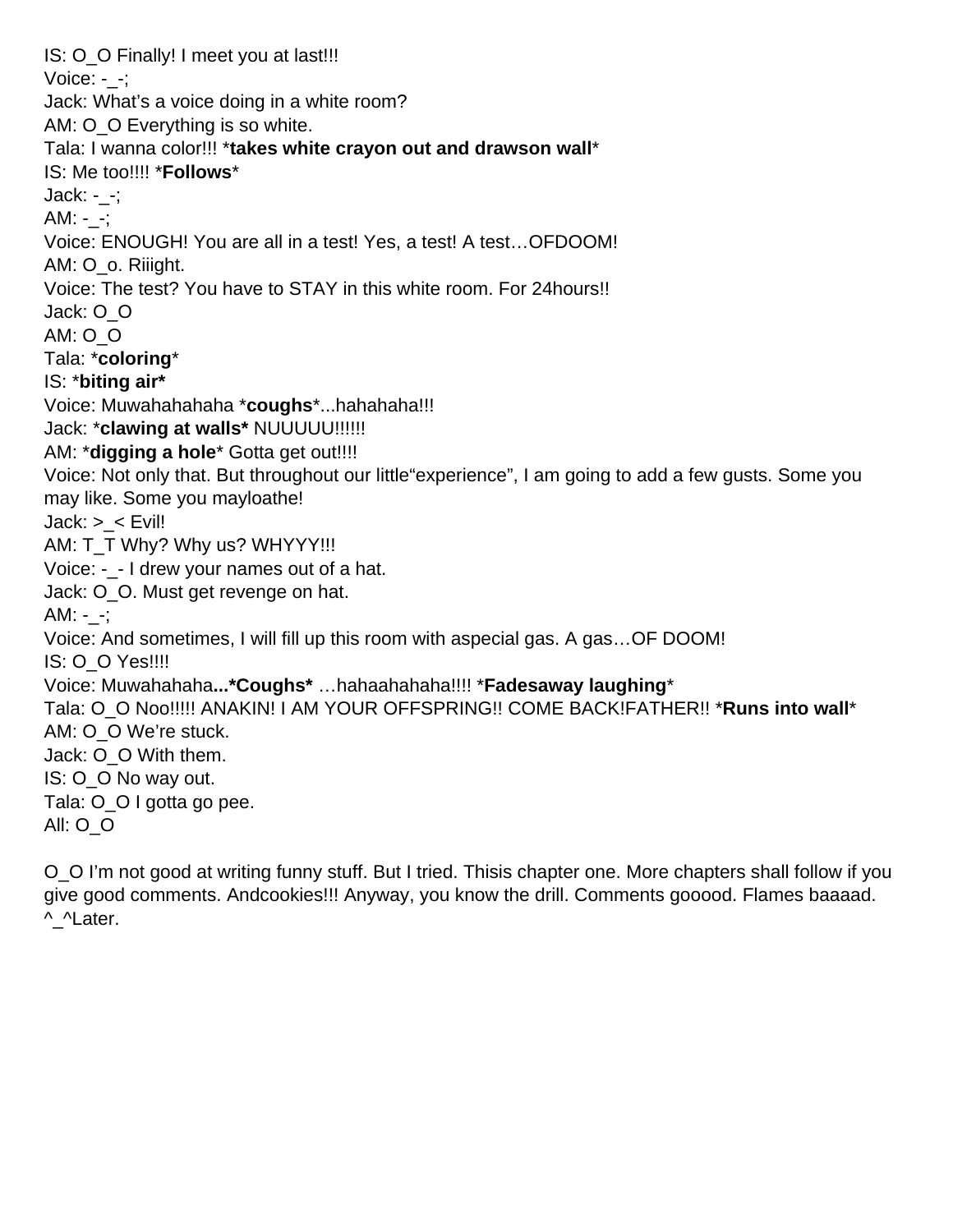# **2 - The first guest**

<span id="page-3-0"></span>Last time, the Voice told our heroes (or people in the white room) thatthey have been selected for a testLast time, the Voice told our heroes (or people in the whiteroom) that they have been selected for a test. A test of doom, that is.

I.S: **sitting on the floor with ear phones on, listeningto the brain song** Tala: **still drawing on the white walls** A.M: **leaning against the wall trying to find out how toescape** Jack: **sitting in a corner with ear phones on listening toDisturbed, very loud** I.S: **glares and turns her song up** Jack: -\_- **turns his song up louder** I S: >\_< **takes cd out and slides backpack off** Tala: **looks over** o\_o A.M: **blink** I.S: **takes big stereo out and pops cd in** Tala: **drops white marker and scoots over** Jack: **watches IS** I.S: **smirks evilly and turns volume up all the way** A.M: O\_O **covers ears** Tala: **puts fuzzy earmuffs over ears** ^\_^ Jack: **crosses arms and glares** I.S: **pushes on button and loud music fills the room** Jack: O\_O **covers ears** >\_< turn that off! I.S: **stands and dances ^\_^** Tala: **ears covered** it could be worse! She could belistening to MJ o\_o A.M: o\_O She has a point. **Suddenly, a big puffy cloud forms and a loud voice isheard** Voice: I AM THE VOICE!  $I.S: 0<sub>o</sub>$ Jack: -\_- great A.M: o\_o could you let us out, Mr. Voice guy person thingy? Voice: no Tala: ^\_^ what a straightforward answer! Jack: -\_-; Voice: it is time for your first test!! The first test…OFDOOM! A.M: -\_- its always doom. Voice: OF COURSE IT IS! Tala: evil yelling.  $\frac{1}{1}$ ; Voice: anyway…the test! Like I said, this test will ofcourage and sanity. I.S: o\_o you never said that. Voice: SILENCE! I am saying it now! Jack: **not really listening** A.M: **still trying to figure out how to escape**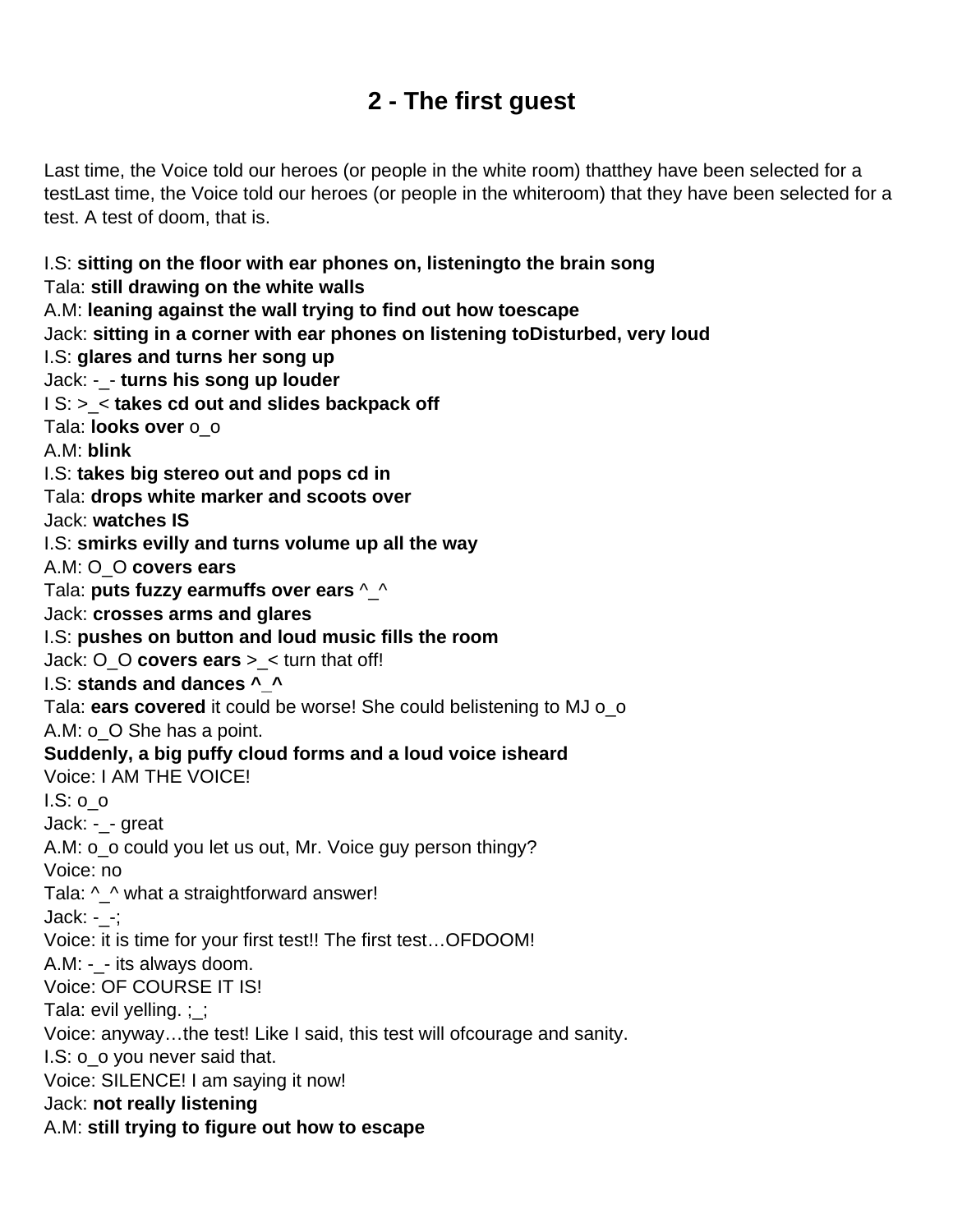Tala: **staring** o o

#### I.S: **plotting to take over world with her insane snakesshe keeps in a box but sadly they are at home**

Voice: fine. Since you are not listening to me I will sendthe most evil being ever!

All: **not paying attention**

Voice: **disappears in puffy cloud**

Tala: o o you think he was being serious?

### **Room shakes and two wall sprouts from the ground,separating the occupants of the room from each other**

Tala: O\_O Jack! **scratches wall** Jack! A.M! I.S!! Help!

Jack: **pokes wall** interesting

I.S: **kicking wall** let me out or suffer da wrath ofthe Rabid Mutant Midget Squirrelz, African Killer Beez, Deadly PoisonousBite-Happy Snakez, and me, Da Insane Hyper Stalker!! > <

A.M: o\_o that was unexpected. **takes stuffed penguin outand hugs it** do not worry. We will find a way out

#### **As our heroes think on what to do, more walls sprout fromthe ground and move around, separating them further from each other**

A.M: o\_o not good.

Tala: O\_o oh dear me.

Jack: o\_o so alone

I.S: you will face my wrath!!!  $>$  <

Voice: **reappears in puffy cloud** MUWAHAHAHA!!

 $A.M:$ ; : I hate you

Jack: walks around - - stupid idiot maze wanna be

Tala: o\_o I'm scared. **walks further into maze**

Voice: **mutters something and the first guest arrives:Avril Lavigne**

Avril: Hey, voicy guy! Take me away and do naughty things.

### Voice: o\_o **floats high into air and watches**

#### Avril: **runs into maze**

### **Meanwhile, in the maze**

I.S: **muttering to self** I CAN'T FIND THE DOOR!!

Tala: ;\_; this is not good. **walking in circles**

### Jack: o\_o what was that? **getting paranoid and looksaround**

A.M: **hugging penguin doll tighter**

 (What will happen?Will Avril pounce on one of our heroes? Or will one of them kill her before shekills them? Yes, she will kill. o\_o She will. Until next time, this is thenarrator saying stay alive. Goodbye.)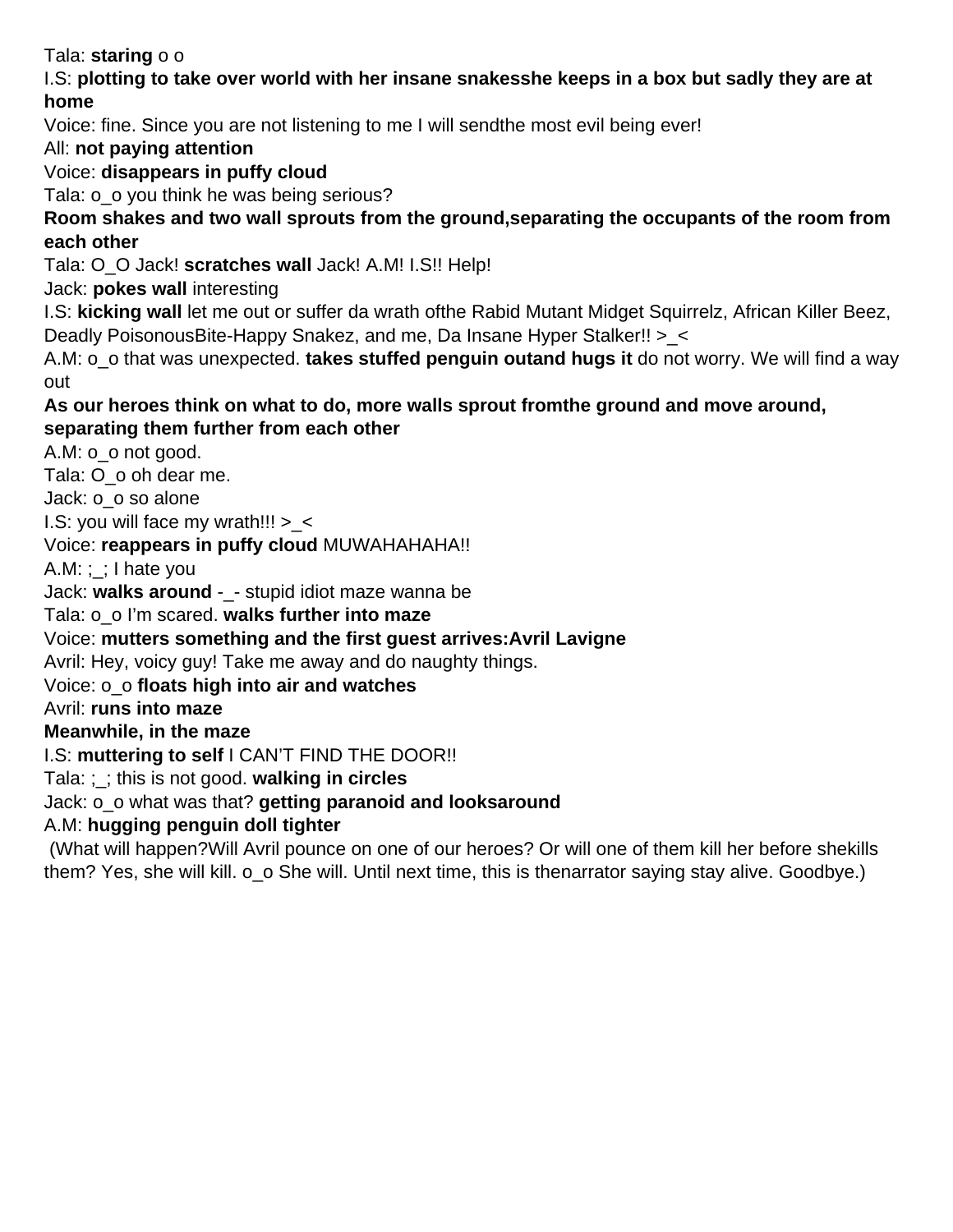# **4 - The end of the beginning**

<span id="page-5-0"></span>Last time, our hero's were scattered into the maze of confusing-ness (orjust maze) but the one and only VoiceLasttime, our hero's were scattered into the maze of confusing-ness (or just maze)by the one and only Voice. Voice has started his test by letting the firstguest into the maze: Avril Lavinge, the psycho singer from God-knows-where. Nowlet us continue into our adventure, shall we?

Avril: Now letssee...hm. looksaround at 4-way stop We got 2 girls and 2 guys. ^\_^ I am sooo goingafter a guy. OH YEAH! runs down a tunnel

**AM: walking around grippingpenguin dolls head** It's alright. Shhh. We will get out of here soon. **gripshead too tight and pulls it off body** O\_O OMG! NO!!

**Tala: gave up looking for away out and is sitting on the ground playing with her bald-headed doll** hmhm hm.

**I.S**: **also gave up lookingfor a way out and is sitting while writing poetry** alas my love…nah **erases**

**Jack**: **sleeping** zzz

**Avril**: **spots AM and sneeksover**

**AM**: **buried the penguinshead and body** you were such a great friend ;\_; I will miss you. **Crys**

**Avril**: **tackles and molests AM**MUWAHAHAHAHA!! **jumps off and runs away**

**AM**: O\_O omg! So…dirty ;\_;

#### **Meanwhile,up in the sky**

**Voice**: Well, well. Avril seems tohave gotten the job done.

**I.S**: **nods in agreement**yeah but I think a rapist would have been better.

**Voice**: I agree **blinks andlooks at I.S** WTF?

**I.S**: Ummm. Whoops. **runs away Voice**: Hmm. Seems it is time tolet in the second guest. But first. **looks over to where Avril is**

## **Avril**: **ran back to molest AMsome more** ohhh yeaaaah!!!!

**AM**: ;\_; heeelp.

## **Voice**: -\_-;; **claps hands andAvril bursts into flames**